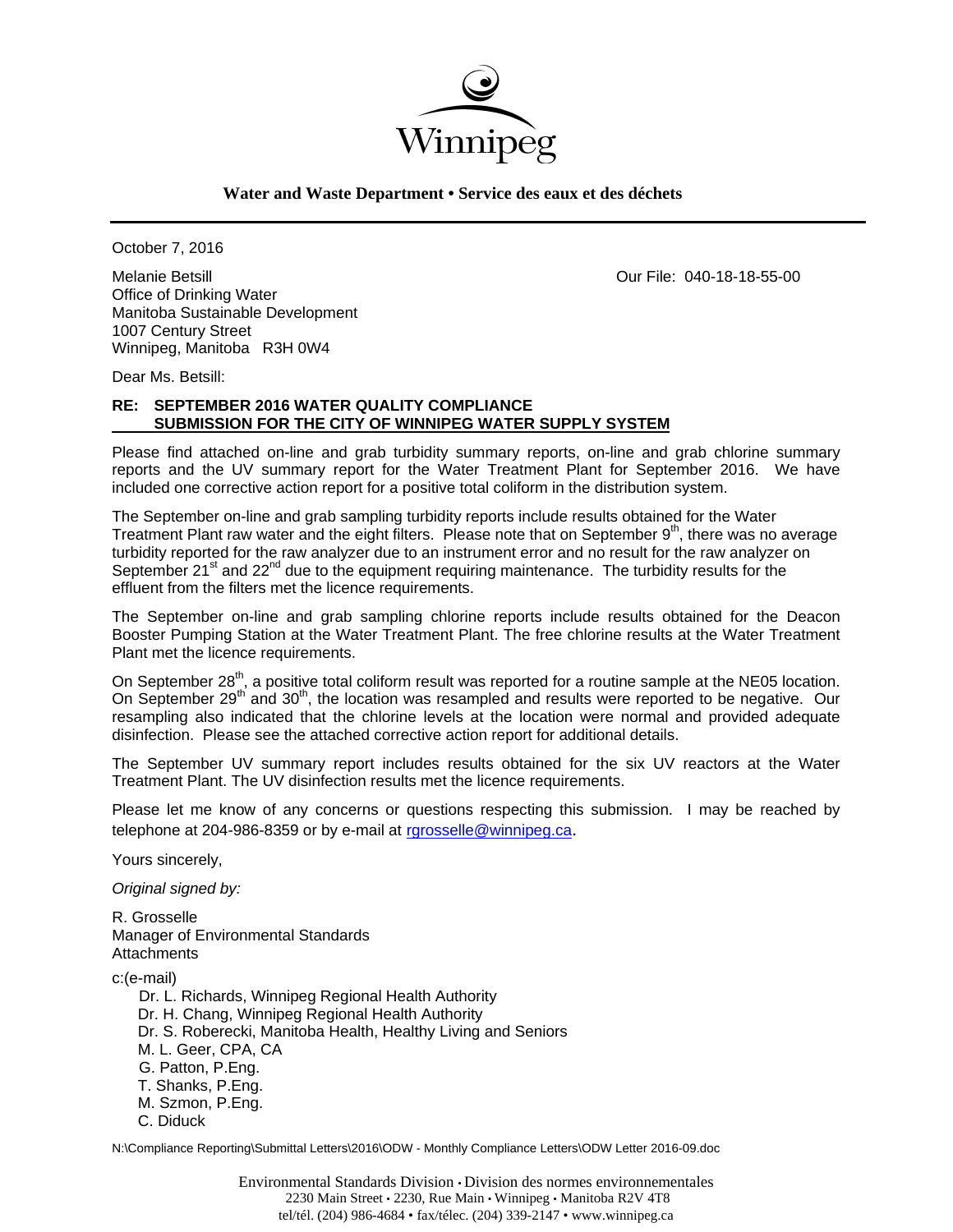

## **CITY OF WINNIPEG**

Water System Code: **252.00**

Licence Number: **PWS-09-412-01**

## WATER AND WASTE DEPARTMENTWATER SERVICES

WATER TREATMENT PLANT TURBIDITY ON-LINE MONITORING REPORT

|                                                              | September 2016 Turbidity (NTU)                                                              |                |      |              |      |              |      |              |      |              |      |              |      |              |                                                                                                                |              |      |              |
|--------------------------------------------------------------|---------------------------------------------------------------------------------------------|----------------|------|--------------|------|--------------|------|--------------|------|--------------|------|--------------|------|--------------|----------------------------------------------------------------------------------------------------------------|--------------|------|--------------|
|                                                              |                                                                                             | Raw            |      | Filter #1    |      | Filter #2    |      | Filter #3    |      | Filter #4    |      | Filter #5    |      | Filter #6    |                                                                                                                | Filter #7    |      | Filter #8    |
|                                                              | Date                                                                                        | Avg            | Avg  | Max          | Avg  | Max          | Avg  | Max          | Avg  | Max          | Avg  | Max          | Avg  | Max          | Avg                                                                                                            | Max          | Avg  | Max          |
|                                                              | 1/09/2016                                                                                   | 3.66           | 0.07 | 0.14         | 0.09 | 0.17         | 0.09 | 0.20         | 0.09 | 0.11         | 0.06 | 0.08         | 0.04 | 0.05         | 0.03                                                                                                           | 0.08         | 0.01 | 0.08         |
|                                                              | 2/09/2016                                                                                   | 2.90           | 0.06 | 0.15         | 0.08 | 0.11         | 0.12 | 0.15         | 0.08 | 0.18         | 0.05 | 0.13         | 0.04 | 0.10         | 0.02                                                                                                           | 0.08         | 0.01 | 0.01         |
|                                                              | 3/09/2016                                                                                   | 2.99           | 0.07 | 0.11         | 0.10 | 0.17         | 0.10 | 0.20         | 0.07 | 0.16         | 0.05 | 0.09         | 0.04 | 0.11         | 0.02                                                                                                           | 0.03         | 0.01 | 0.07         |
|                                                              | 4/09/2016                                                                                   | 3.15           | 0.06 | 0.13         | 0.07 | 0.16         | 0.10 | 0.11         | 0.08 | 0.10         | 0.05 | 0.09         | 0.05 | 0.06         | 0.02                                                                                                           | 0.09         | 0.01 | 0.06         |
|                                                              | 5/09/2016                                                                                   | 3.20           | 0.06 | 0.08         | 0.09 | 0.10         | 0.09 | 0.18         | 0.06 | 0.16         | 0.04 | 0.09         | 0.05 | 0.11         | 0.02                                                                                                           | 0.03         | 0.01 | 0.02         |
|                                                              | 6/09/2016                                                                                   | 2.99           | 0.06 | 0.13         | 0.08 | 0.16         | 0.08 | 0.18         | 0.08 | 0.10         | 0.06 | 0.09         | 0.05 | 0.06         | 0.03                                                                                                           | 0.09         | 0.01 | 0.07         |
|                                                              | 7/09/2016                                                                                   | 3.64           | 0.04 | 0.09         | 0.07 | 0.09         | 0.09 | 0.12         | 0.05 | 0.14         | 0.04 | 0.09         | 0.05 | 0.11         | 0.02                                                                                                           | 0.08         | 0.01 | 0.01         |
|                                                              | 8/09/2016                                                                                   | 3.47           | 0.04 | 0.11         | 0.05 | 0.12         | 0.06 | 0.14         | 0.04 | 0.05         | 0.05 | 0.07         | 0.05 | 0.11         | 0.02                                                                                                           | 0.03         | 0.01 | 0.06         |
|                                                              | 9/09/2016                                                                                   | 2.36           | 0.03 | 0.09         | 0.04 | 0.11         | 0.06 | 0.08         | 0.04 | 0.09         | 0.04 | 0.08         | 0.06 | 0.07         | 0.02                                                                                                           | 0.07         | 0.01 | 0.01         |
|                                                              | 10/09/2016                                                                                  | 2.34           | 0.03 | 0.05         | 0.06 | 0.07         | 0.05 | 0.13         | 0.04 | 0.09         | 0.04 | 0.08         | 0.05 | 0.11         | 0.02                                                                                                           | 0.03         | 0.01 | 0.05         |
|                                                              | 11/09/2016                                                                                  | 2.56           | 0.03 | 0.14         | 0.05 | 0.12         | 0.05 | 0.10         | 0.04 | 0.07         | 0.05 | 0.10         | 0.06 | 0.12         | 0.02                                                                                                           | 0.08         | 0.01 | 0.04         |
|                                                              | 12/09/2016                                                                                  | <b>NR</b>      | 0.04 | 0.07         | 0.07 | 0.10         | 0.09 | 0.16         | 0.05 | 0.11         | 0.04 | 0.08         | 0.06 | 0.11         | 0.02                                                                                                           | 0.07         | 0.01 | 0.01         |
|                                                              | 13/09/2016                                                                                  | 1.97           | 0.05 | 0.15         | 0.06 | 0.14         | 0.07 | 0.16         | 0.04 | 0.06         | 0.05 | 0.07         | 0.06 | 0.11         | 0.03                                                                                                           | 0.04         | 0.01 | 0.05         |
|                                                              | 14/09/2016                                                                                  | 1.68           | 0.04 | 0.11         | 0.06 | 0.16         | 0.09 | 0.11         | 0.06 | 0.10         | 0.05 | 0.08         | 0.07 | 0.08         | 0.02                                                                                                           | 0.07         | 0.01 | 0.01         |
|                                                              | 15/09/2016                                                                                  | 1.67           | 0.07 | 0.09         | 0.11 | 0.13         | 0.10 | 0.20         | 0.06 | 0.16         | 0.04 | 0.09         | 0.06 | 0.11         | 0.03                                                                                                           | 0.03         | 0.01 | 0.05         |
|                                                              | 16/09/2016                                                                                  | 1.31           | 0.04 | 0.14         | 0.07 | 0.22         | 0.07 | 0.11         | 0.07 | 0.08         | 0.06 | 0.09         | 0.06 | 0.08         | 0.03                                                                                                           | 0.08         | 0.01 | 0.09         |
|                                                              | 17/09/2016                                                                                  | 1.64           | 0.04 | 0.07         | 0.08 | 0.11         | 0.11 | 0.27         | 0.05 | 0.21         | 0.04 | 0.10         | 0.05 | 0.15         | 0.02                                                                                                           | 0.14         | 0.01 | 0.02         |
|                                                              | 18/09/2016                                                                                  | 1.48           | 0.06 | 0.13         | 0.08 | 0.21         | 0.08 | 0.24         | 0.04 | 0.16         | 0.04 | 0.09         | 0.05 | 0.16         | 0.04                                                                                                           | 0.05         | 0.01 | 0.11         |
|                                                              | 19/09/2016                                                                                  | 1.73           | 0.05 | 0.12         | 0.07 | 0.20         | 0.08 | 0.15         | 0.07 | 0.10         | 0.06 | 0.13         | 0.07 | 0.09         | 0.03                                                                                                           | 0.14         | 0.01 | 0.11         |
|                                                              | 20/09/2016                                                                                  | 1.81           | 0.02 | 0.08         | 0.06 | 0.10         | 0.11 | 0.26         | 0.04 | 0.15         | 0.04 | 0.11         | 0.07 | 0.17         | 0.03                                                                                                           | 0.13         | 0.01 | 0.02         |
|                                                              | 21/09/2016                                                                                  | <b>NR</b>      | 0.04 | 0.12         | 0.08 | 0.15         | 0.09 | 0.22         | 0.04 | 0.12         | 0.05 | 0.12         | 0.06 | 0.15         | 0.04                                                                                                           | 0.11         | 0.02 | 0.11         |
|                                                              | 22/09/2016                                                                                  | <b>NR</b>      | 0.02 | 0.11         | 0.06 | 0.20         | 0.09 | 0.14         | 0.06 | 0.08         | 0.12 | 0.16         | 0.06 | 0.09         | 0.04                                                                                                           | 0.12         | 0.02 | 0.11         |
|                                                              | 23/09/2016                                                                                  | 1.30           | 0.02 | 0.09         | 0.07 | 0.10         | 0.07 | 0.23         | 0.03 | 0.13         | 0.07 | 0.16         | 0.04 | 0.14         | 0.03                                                                                                           | 0.12         | 0.03 | 0.04         |
|                                                              | 24/09/2016                                                                                  | 1.39           | 0.03 | 0.05         | 0.09 | 0.19         | 0.02 | 0.13         | 0.04 | 0.12         | 0.07 | 0.12         | 0.02 | 0.11         | 0.04                                                                                                           | 0.05         | 0.02 | 0.12         |
|                                                              | 25/09/2016                                                                                  | 1.18           | 0.03 | 0.09         | 0.06 | 0.18         | 0.02 | 0.11         | 0.05 | 0.07         | 0.10 | 0.16         | 0.02 | 0.05         | 0.03                                                                                                           | 0.12         | 0.02 | 0.11         |
|                                                              | 26/09/2016                                                                                  | 1.13           | 0.02 | 0.07         | 0.06 | 0.09         | 0.02 | 0.05         | 0.04 | 0.11         | 0.06 | 0.15         | 0.03 | 0.10         | 0.03                                                                                                           | 0.12         | 0.02 | 0.03         |
|                                                              | 27/09/2016                                                                                  | 1.09           | 0.01 | 0.03         | 0.07 | 0.14         | 0.00 | 0.08         | 0.02 | 0.09         | 0.06 | 0.12         | 0.02 | 0.08         | 0.03                                                                                                           | 0.05         | 0.02 | 0.11         |
|                                                              | 28/09/2016                                                                                  | 1.00           | 0.01 | 0.04         | 0.05 | 0.11         | 0.00 | 0.05         | 0.03 | 0.04         | 0.09 | 0.11         | 0.01 | 0.06         | 0.03                                                                                                           | 0.09         | 0.02 | 0.06         |
|                                                              | 29/09/2016                                                                                  | 1.02           | 0.01 | 0.03         | 0.04 | 0.10         | 0.00 | 0.01         | 0.03 | 0.17         | 0.06 | 0.11         | 0.04 | 0.30         | 0.02                                                                                                           | 0.08         | 0.02 | 0.26         |
|                                                              | 30/09/2016                                                                                  | 1.19           | 0.01 | 0.02         | 0.07 | 0.11         | 0.01 | 0.04         | 0.03 | 0.08         | 0.06 | 0.11         | 0.02 | 0.07         | 0.03                                                                                                           | 0.06         | 0.01 | 0.06         |
|                                                              | Total Number of Measurements Taken, A:<br>Turbidity Standard for Monitoring Location (NTU): |                |      | 14828<br>0.3 |      | 12618<br>0.3 |      | 14459<br>0.3 |      | 12381<br>0.3 |      | 15422<br>0.3 |      | 15194<br>0.3 |                                                                                                                | 14109<br>0.3 |      | 14919<br>0.3 |
|                                                              | Number of Measurements Meeting Standard, B:                                                 |                |      | 14828        |      | 12618        |      | 14459        |      | 12381        |      | 15422        |      | 15194        |                                                                                                                | 14109        |      | 14919        |
| Compliance with Turbidity Standard, $C = B/A \times 100\%$ : |                                                                                             |                |      | 100.000%     |      | 100.000%     |      | 100.000%     |      | 100.000%     |      | 100.000%     |      | 100.000%     |                                                                                                                | 100.000%     |      | 100.000%     |
|                                                              |                                                                                             | NR - No Result |      |              |      |              |      |              |      |              |      |              |      |              | File Path: N:\Water Treatment Branch\Administration\Reports\Regulatory Submissions\Turbidity\2016\09-September |              |      |              |

**Submitted By (Print):** D. Merredew

Signature: Original signed by D. Merredew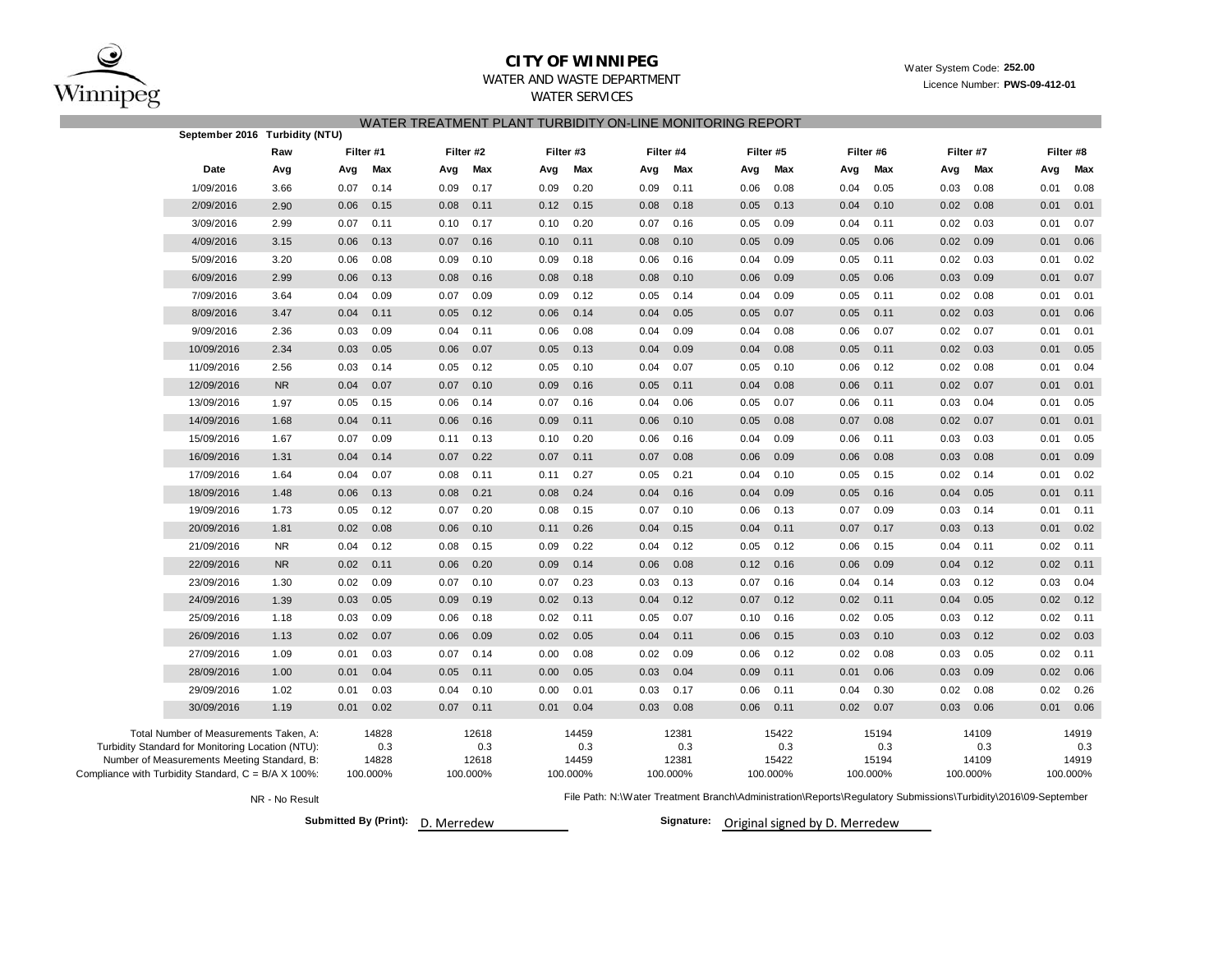

### CITY OF WINNIPEG WATER AND WASTE DEPARTMENT ENVIRONMENTAL STANDARDS DIVISION

### Grab |Analyser| Grab |Analyser| Grab |Analyser| Grab |Analyser| Grab |Analyser| Grab |Analyser| Grab |Grab |Analyser| Grab |Analyser 3.16 3.43 0.21 0.09 0.19 0.12 0.15 0.10 0.16 0.07 0.09 0.04 0.09 0.03 0.09 0.02 0.09 <0.02 2.92 3.42 0.15 0.05 0.17 0.09 0.17 0.11 0.19 0.08 0.10 0.05 0.16 0.04 0.09 0.02 0.08 <0.02 NS NS NS NS NS NS NS NS NS NS NS NS NS NS NS NS NS NS NS NS NS NS NS NS NS NS NS NS NS NS NS NS NS NS NS NS NS NS NS NS NS NS NS NS NS NS NS NS NS NS NS NS NS NS 2.47 2.78 0.17 0.07 0.17 0.11 0.15 0.09 0.14 0.06 0.09 0.06 0.07 0.05 0.07 0.02 0.06 <0.02 2.48 2.59 0.12 0.04 0.13 0.08 0.14 0.10 0.13 0.09 0.10 0.06 0.10 0.05 0.08 <0.02 0.09 <0.02 2.35 | NA | 0.11 | 0.03 | 0.12 | 0.07 | 0.10 | 0.06 | 0.09 | 0.02 | 0.09 | 0.04 | 0.07 | 0.05 | 0.07 | <0.02 | 0.08 | 0.02 2.35 | NA | 0.09 | 0.02 | 0.09 | 0.05 | 0.10 | 0.06 | 0.09 | 0.02 | 0.07 | 0.04 | 0.07 | 0.05 | 0.08 | 0.02 | 0.06 | <0.02 NS NS NS NS NS NS NS NS NS NS NS NS NS NS NS NS NS NS NS NS NS NS NS NS NS NS NS NS NS NS NS NS NS NS NS NS 1.70 | 1.81 | 0.12 | 0.04 | 0.12 | 0.08 | 0.13 | 0.10 | 0.16 | 0.05 | 0.07 | 0.04 | 0.09 | 0.08 | 0.07 | 0.02 | 0.08 | 0.02 1.45 | 1.75 | 0.12 | 0.04 | 0.13 | 0.09 | 0.10 | 0.07 | 0.09 | 0.02 | 0.06 | 0.04 | 0.07 | 0.06 | 0.07 | 0.02 | 0.09 | 0.02 1.23 | 1.97 | 0.16 | 0.03 | 0.12 | 0.07 | 0.11 | 0.08 | 0.12 | 0.08 | 0.08 | 0.05 | 0.09 | 0.06 | 0.12 | 0.03 | 0.08 | <0.02 1.18 | 1.46 | 0.14 | 0.06 | 0.16 | 0.11 | 0.20 | 0.16 | 0.13 | 0.07 | 0.11 | 0.06 | 0.07 | <0.02 | 0.08 | 0.02 | 0.11 | 0.02 1.27 | 1.98 | 0.18 | 0.08 | 0.12 | 0.09 | 0.14 | 0.10 | 0.15 | 0.06 | 0.10 | 0.07 | 0.07 | 0.06 | 0.08 | 0.03 | 0.10 | <0.02 NS NS NS NS NS NS NS NS NS NS NS NS NS NS NS NS NS NS NS NS NS NS NS NS NS NS NS NS NS NS NS NS NS NS NS NS 1.10 | 1.77 | 0.18 | 0.08 | OL | OL | 0.17 | 0.12 | 0.16 | 0.05 | 0.14 | 0.08 | 0.12 | 0.07 | 0.12 | 0.05 | 0.08 | 0.02 1.48 | 1.51 | 0.10 | 0.02 | 0.10 | 0.08 | 0.14 | 0.11 | 0.11 | 0.03 | 0.11 | 0.06 | 0.16 | 0.09 | 0.08 | 0.04 | 0.12 | 0.02 1.18 | NR | 0.12 | 0.03 | 0.13 | 0.09 | 0.16 | 0.14 | 0.13 | 0.03 | 0.13 | 0.05 | OL | OL | 0.09 | 0.04 | 0.13 | 0.03 1.07 | NR | 0.17 | 0.03 | 0.17 | 0.15 | 0.13 | 0.14 | 0.14 | 0.05 | 0.15 | 0.14 | 0.12 | 0.07 | 0.13 | 0.05 | 0.09 | 0.04 1.01 | 1.25 | 0.10 | 0.02 | 0.11 | 0.08 | 0.11 | 0.03 | 0.11 | 0.04 | 0.14 | 0.11 | 0.10 | 0.03 | 0.07 | 0.03 | 0.13 | 0.04 NS NS NS NS NS NS NS NS NS NS NS NS NS NS NS NS NS NS NS NS NS NS NS NS NS NS NS NS NS NS NS NS NS NS NS NS  $0.87$   $\mid$   $1.05$   $\mid$   $0.09$   $\mid$   $<$  $0.02$   $\mid$   $\mid$   $0.09$   $\mid$   $0.03$   $\mid$   $0.03$   $\mid$   $0.09$   $\mid$   $0.02$   $\mid$   $0.12$   $\mid$   $0.11$   $\mid$   $0.07$   $\mid$   $0.04$ 0.86 | 1.08 | 0.06 | <0.02 | 0.06 | 0.07 | 0.08 | <0.02 | 0.07 | <0.02 | 0.06 | 0.09 | 0.11 | 0.03 | 0.07 | 0.03 | 0.08 | 0.03 0.79 | 1.01 | 0.10 | <0.02 | 0.11 | 0.08 | 0.07 | <0.02 | 0.07 | 0.02 | 0.09 | 0.08 | <0.02 | 0.07 | 0.03 | OL | OL 0.72 | 0.83 | 0.09 | <0.02 | 0.10 | 0.07 | 0.10 | <0.02 | 0.10 | 0.02 | 0.08 | 0.09 | 0.10 | 0.02 | OL | OL | 0.07 | 0.03 0.77 | 1.09 | 0.08 | <0.02 | 0.08 | 0.07 | 0.10 | <0.02 | OL | OL | 0.19 | 0.08 | 0.10 | 0.03 | 0.07 | 0.03 | 0.14 | 0.04 **Total number of measurements taken, A:** 21 20 21 20 21 20 20 20 **Turbidity Standard for Monitoring Location (NTU):** | 0.30 | 0.30 | 0.30 | 0.30 | 0.30 | 0.30 | 0.30 | 0.30 | 0.30 | 0.30 | 0.30 | 0.30 | 0.30 | 0.30 | 0.30 | 0.30 | 0.30 | 0.30 | 0.30 | 0.30 | 0.30 | 0.30 | 0.30 | 0.30 | **Number of measurements meeting standard, B:** 21 20 21 20 21 20 20 20 **Compliance with Turbidity Standard, C= B/A X 100%:** 100% 100% 100% 100% 100% 100% 100% 100% 25-Sep-2016 26-Sep-2016 27-Sep-2016 28-Sep-2016 29-Sep-2016 30-Sep-2016 24-Sep-2016 13-Sep-2016 14-Sep-2016 15-Sep-2016 16-Sep-2016 17-Sep-2016 18-Sep-2016 19-Sep-2016 20-Sep-2016 21-Sep-2016 22-Sep-2016 23-Sep-2016 12-Sep-2016 01-Sep-2016 02-Sep-2016 03-Sep-2016 04-Sep-2016 05-Sep-2016 06-Sep-2016 07-Sep-2016 08-Sep-2016 09-Sep-2016 10-Sep-2016 11-Sep-2016 **WATER TREATMENT PLANT TURBIDITY GRAB MONITORING REPORT Water System Code: 252.00 Turbidity (NTU) Licence No. PWS-09-412-01 Date Raw Water Filter 1 Filter 2 Filter 3 Filter 4 Filter 5 Filter 6 Filter 7 Filter 8**

NS: No Sample NA: Not Analyzed OL: Off-Line

Analyser reading was unstable at time of sample collection for the raw water on September 8 and 9. There was no result for the raw water analyser on September 21 and 22 due to maintenance. **C.** Diduck **C.** Diduck

Printed From : N:\WQ Data\Routine Water Quality\2015\Turbidity.xls **Date Approved:** File: WQR3

**Comments: Report Compiled By: H.Demchenko**

**Approved in LIMS By:**

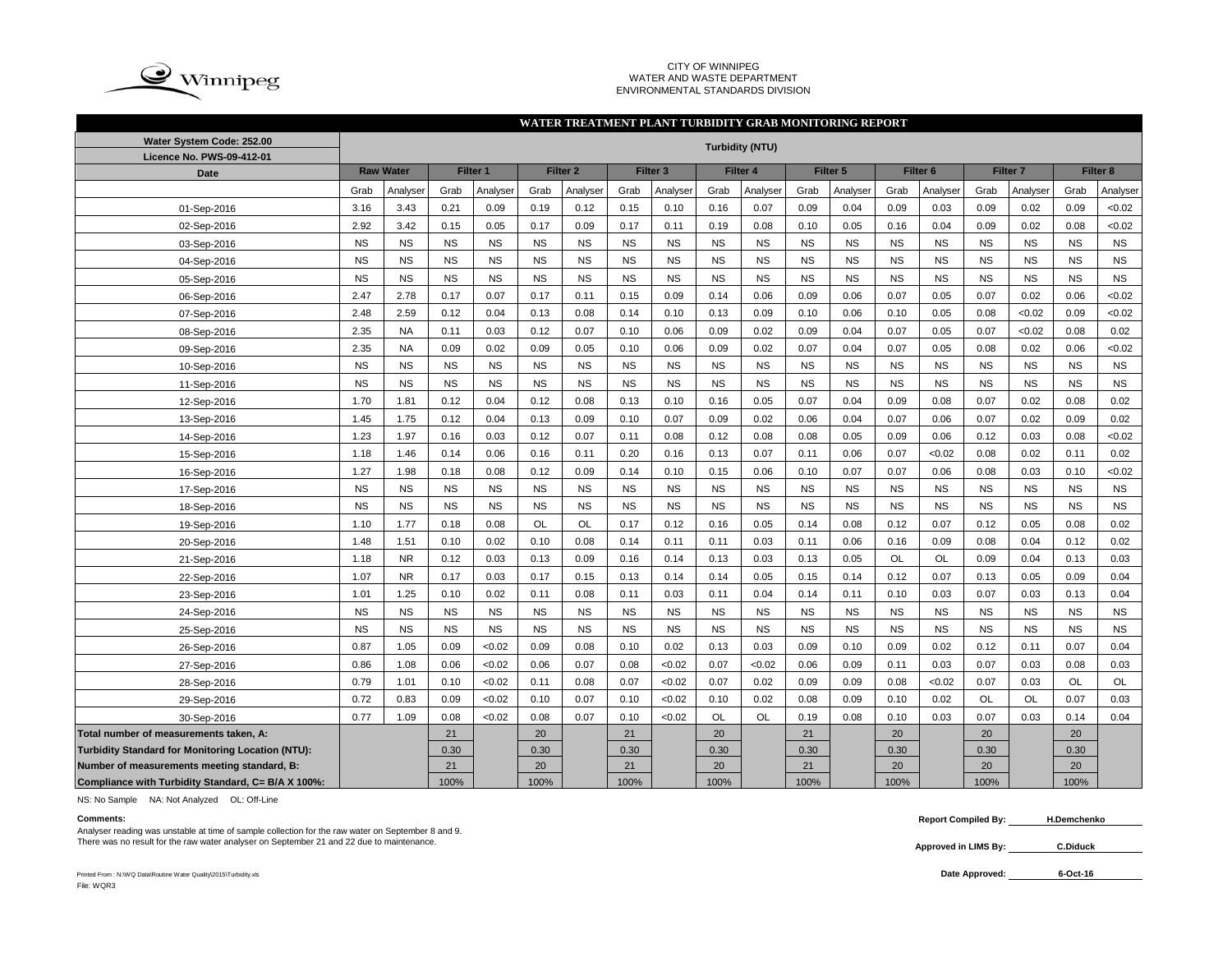

**City of Winnipeg**

Water and Waste Department

Water Services

# WATER TREATMENT PLANT FREE CHLORINE ON-LINE MONITORING REPORT Deacon Booster Pumping Station

| 252.00          |
|-----------------|
| PWS-09-412-01   |
| 01 October 2016 |
|                 |

er 2016 **Report Period: September 2016** Report Period: September 2016

|                                             |            |         | <b>BRANCH1</b><br>[mg/L] | <b>BRANCH2</b><br>[mg/L] |         |
|---------------------------------------------|------------|---------|--------------------------|--------------------------|---------|
|                                             | Date       | Average | Minimum                  | Average                  | Minimum |
|                                             | 1/09/2016  | 0.97    | 0.87                     | 0.99                     | 0.93    |
|                                             | 2/09/2016  | 1.07    | 0.97                     | 1.10                     | 1.00    |
|                                             | 3/09/2016  | 1.07    | 1.00                     | 1.14                     | 1.08    |
|                                             | 4/09/2016  | 1.17    | 1.04                     | 1.22                     | 1.10    |
|                                             | 5/09/2016  | 1.01    | 0.91                     | 1.03                     | 0.94    |
|                                             | 6/09/2016  | 1.17    | 0.97                     | 1.16                     | 1.01    |
|                                             | 7/09/2016  | 1.39    | 1.29                     | 1.30                     | 1.23    |
|                                             | 8/09/2016  | 1.38    | 1.26                     | 1.28                     | 1.14    |
|                                             | 9/09/2016  | 1.35    | 1.24                     | 1.23                     | 1.14    |
|                                             | 10/09/2016 | 1.33    | 1.22                     | 1.21                     | 1.17    |
|                                             | 11/09/2016 | 1.25    | 0.81                     | 1.17                     | 0.81    |
|                                             | 12/09/2016 | 1.29    | 1.18                     | 1.22                     | 1.16    |
|                                             | 13/09/2016 | 1.37    | 1.27                     | 1.28                     | 1.14    |
|                                             | 14/09/2016 | 1.41    | 1.31                     | 1.34                     | 1.23    |
|                                             | 15/09/2016 | 1.44    | 1.21                     | 1.42                     | 1.35    |
|                                             | 16/09/2016 | 1.23    | 1.10                     | 1.39                     | 1.28    |
|                                             | 17/09/2016 | 1.38    | 1.32                     | 1.35                     | 1.29    |
|                                             | 18/09/2016 | 1.36    | 1.25                     | 1.33                     | 1.26    |
|                                             | 19/09/2016 | 1.41    | 1.24                     | 1.30                     | 1.23    |
|                                             | 20/09/2016 | 1.37    | 1.30                     | 1.33                     | 1.25    |
|                                             | 21/09/2016 | 1.35    | 1.25                     | 1.32                     | 1.25    |
|                                             | 22/09/2016 | 1.35    | 1.24                     | 1.28                     | 1.21    |
|                                             | 23/09/2016 | 1.35    | 1.26                     | 1.26                     | 1.16    |
|                                             | 24/09/2016 | 1.32    | 1.25                     | 1.21                     | 1.13    |
|                                             | 25/09/2016 | 1.24    | 1.17                     | 1.20                     | 1.13    |
|                                             | 26/09/2016 | 1.24    | 1.13                     | 1.23                     | 1.11    |
|                                             | 27/09/2016 | 1.37    | 1.23                     | 1.32                     | 1.26    |
|                                             | 28/09/2016 | 1.37    | 1.31                     | 1.24                     | 1.19    |
|                                             | 29/09/2016 | 1.37    | 1.29                     | 1.24                     | 1.17    |
|                                             | 30/09/2016 | 1.42    | 1.33                     | 1.33                     | 1.25    |
| Total Number of Measurements, A:            |            |         | 20879                    |                          | 20879   |
| Minimum Free Chlorine Standard:             |            |         | 0.5                      |                          | 0.5     |
| Number of Measurements Meeting Standard, B: |            |         | 20879                    |                          | 20879   |
| COMPLIANCE, $C = B/A \times 100\%$ :        |            |         | 100                      |                          | 100     |

File Path: N:\Water Treatment Branch\Administration\Reports\Regulatory Submissions\Chlorine\2016\09-September

Submitted By (Print): D. Merredew

Signature: Original signed by D. Merredew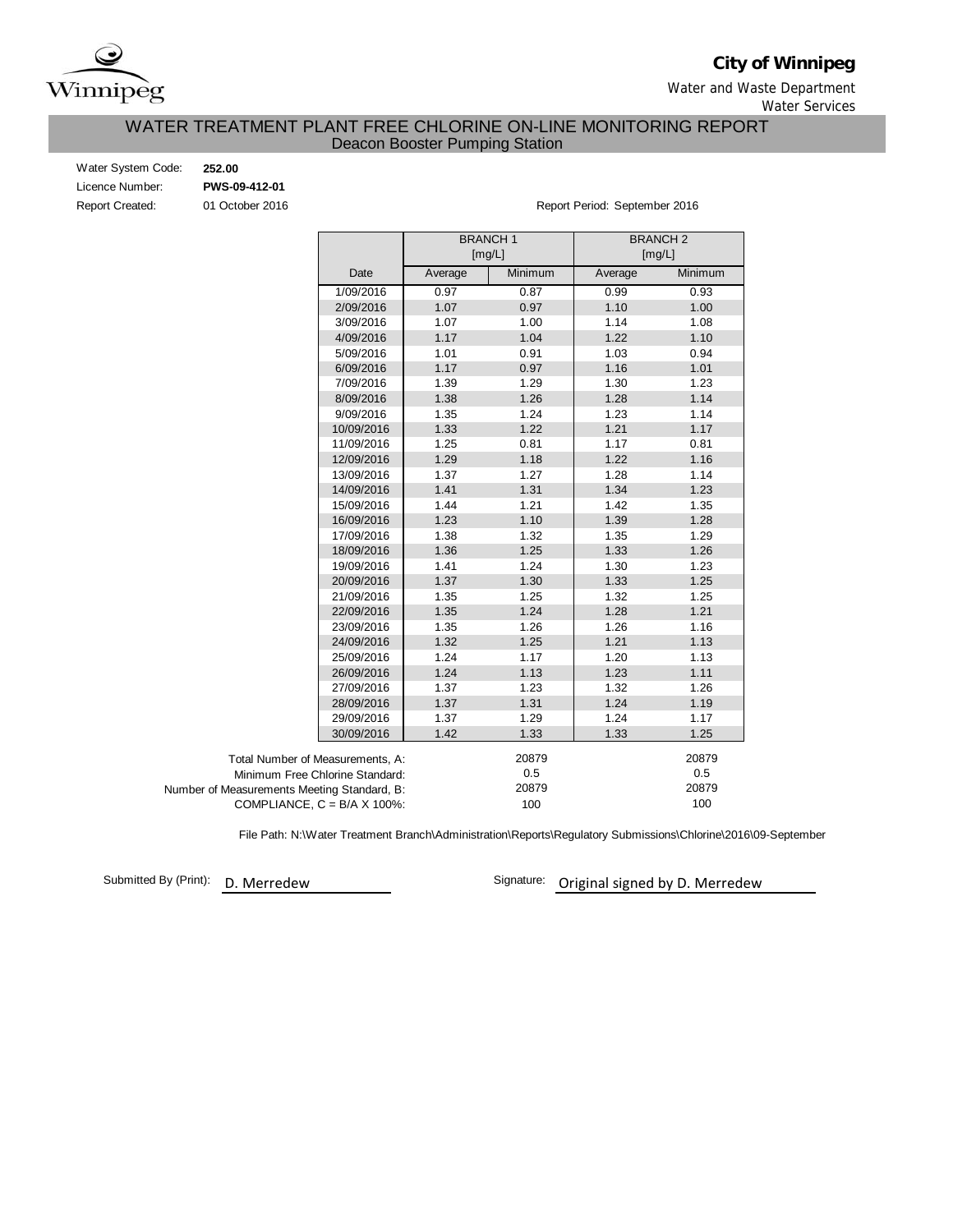| $\rightarrow$ Winnipeg                                   | UIT OF WINNIFEG<br>WATER AND WASTE DEPARTMENT<br>ENVIRONMENTAL STANDARDS DIVISION |                                                                                    |                                 |             |                      |                                 |  |  |  |  |  |  |
|----------------------------------------------------------|-----------------------------------------------------------------------------------|------------------------------------------------------------------------------------|---------------------------------|-------------|----------------------|---------------------------------|--|--|--|--|--|--|
| WATER TREATMENT PLANT CHLORINE GRAB MONITORING REPORT    |                                                                                   |                                                                                    |                                 |             |                      |                                 |  |  |  |  |  |  |
| Water System Code: 252.00                                |                                                                                   | Deacon Booster Pumping Station Branch 1<br>Deacon Booster Pumping Station Branch 2 |                                 |             |                      |                                 |  |  |  |  |  |  |
| <b>Licence No. PWS-09-412-01</b>                         |                                                                                   |                                                                                    |                                 |             |                      |                                 |  |  |  |  |  |  |
| <b>Date</b>                                              |                                                                                   | Free Chlorine (mg/L)                                                               | <b>Total Chlorine</b><br>(mg/L) |             | Free Chlorine (mg/L) | <b>Total Chlorine</b><br>(mg/L) |  |  |  |  |  |  |
|                                                          | Analyser                                                                          | Grab                                                                               | Grab                            | Analyser    | Grab                 | Grab                            |  |  |  |  |  |  |
| 01-Sep-2016                                              | 0.92                                                                              | 1.02                                                                               | 1.15                            | 0.94        | 1.01                 | 1.16                            |  |  |  |  |  |  |
| 02-Sep-2016                                              | 1.12                                                                              | 1.14                                                                               | 1.30                            | 1.12        | 1.12                 | 1.31                            |  |  |  |  |  |  |
| 03-Sep-2016                                              | ΝS                                                                                | ΝS                                                                                 | <b>NS</b>                       | ΝS          | ΝS                   | ΝS                              |  |  |  |  |  |  |
| 04-Sep-2016                                              | <b>NS</b>                                                                         | NS.                                                                                | ΝS                              | ΝS          | ΝS                   | <b>NS</b>                       |  |  |  |  |  |  |
| 05-Sep-2016                                              | <b>NS</b>                                                                         | <b>NS</b>                                                                          | <b>NS</b>                       | <b>NS</b>   | <b>NS</b>            | <b>NS</b>                       |  |  |  |  |  |  |
| 06-Sep-2016                                              | 1.07                                                                              | 1.10                                                                               | 1.25                            | 1.01        | 1.08                 | 1.22                            |  |  |  |  |  |  |
| 07-Sep-2016                                              | 1.40                                                                              | 1.46                                                                               | 1.65                            | 1.32        | 1.35                 | 1.48                            |  |  |  |  |  |  |
| 08-Sep-2016                                              | 1.42                                                                              | 1.43                                                                               | 1.66                            | 1.33        | 1.29                 | 1.53                            |  |  |  |  |  |  |
| 09-Sep-2016                                              | 1.35                                                                              | 1.35                                                                               | 1.54                            | 1.24        | 1.24                 | 1.37                            |  |  |  |  |  |  |
| 10-Sep-2016                                              | <b>NS</b>                                                                         | <b>NS</b>                                                                          | <b>NS</b>                       | <b>NS</b>   | <b>NS</b>            | <b>NS</b>                       |  |  |  |  |  |  |
| 11-Sep-2016                                              | <b>NS</b>                                                                         | <b>NS</b>                                                                          | <b>NS</b>                       | <b>NS</b>   | <b>NS</b>            | <b>NS</b>                       |  |  |  |  |  |  |
| 12-Sep-2016                                              | 1.36                                                                              | 1.34                                                                               | 1.49                            | 1.30        | 1.30                 | 1.47                            |  |  |  |  |  |  |
| 13-Sep-2016                                              | 1.41                                                                              | 1.39                                                                               | 1.58                            | 1.29        | 1.24                 | 1.43                            |  |  |  |  |  |  |
| 14-Sep-2016                                              | 1.36                                                                              | 1.40                                                                               | 1.59                            | 1.28        | 1.30                 | 1.53                            |  |  |  |  |  |  |
| 15-Sep-2016                                              | 1.50                                                                              | 1.48                                                                               | 1.64                            | 1.42        | 1.39                 | 1.54                            |  |  |  |  |  |  |
| 16-Sep-2016                                              | 1.15                                                                              | 1.21                                                                               | 1.40                            | 1.43        | 1.40                 | 1.57                            |  |  |  |  |  |  |
| 17-Sep-2016                                              | <b>NS</b>                                                                         | <b>NS</b>                                                                          | <b>NS</b>                       | <b>NS</b>   | <b>NS</b>            | <b>NS</b>                       |  |  |  |  |  |  |
| 18-Sep-2016                                              | <b>NS</b>                                                                         | <b>NS</b>                                                                          | <b>NS</b>                       | <b>NS</b>   | <b>NS</b>            | <b>NS</b>                       |  |  |  |  |  |  |
| 19-Sep-2016                                              | 1.27                                                                              | 1.38                                                                               | 1.62                            | 1.25        | 1.34                 | 1.52                            |  |  |  |  |  |  |
| 20-Sep-2016                                              | 1.41                                                                              | 1.46                                                                               | 1.66                            | 1.36        | 1.40                 | 1.57                            |  |  |  |  |  |  |
| 21-Sep-2016                                              | 1.35                                                                              | 1.47                                                                               | 1.63                            | 1.31        | 1.36                 | 1.60                            |  |  |  |  |  |  |
| 22-Sep-2016                                              | 1.32                                                                              | 1.39                                                                               | 1.62                            | 1.25        | 1.27                 | 1.49                            |  |  |  |  |  |  |
| 23-Sep-2016                                              | 1.38                                                                              | 1.42                                                                               | 1.56                            | 1.35        | 1.30                 | 1.46                            |  |  |  |  |  |  |
| 24-Sep-2016                                              | <b>NS</b>                                                                         | <b>NS</b>                                                                          | <b>NS</b>                       | <b>NS</b>   | <b>NS</b>            | <b>NS</b>                       |  |  |  |  |  |  |
| 25-Sep-2016                                              | $_{\rm NS}$                                                                       | <b>NS</b>                                                                          | $_{\rm NS}$                     | $_{\rm NS}$ | ${\sf NS}$           | <b>NS</b>                       |  |  |  |  |  |  |
| 26-Sep-2016                                              | 1.16                                                                              | 1.31                                                                               | 1.48                            | 1.13        | 1.18                 | 1.36                            |  |  |  |  |  |  |
| 27-Sep-2016                                              | 1.42                                                                              | 1.45                                                                               | 1.63                            | 1.32        | 1.34                 | 1.53                            |  |  |  |  |  |  |
| 28-Sep-2016                                              | 1.38                                                                              | 1.35                                                                               | 1.53                            | 1.22        | 1.28                 | 1.46                            |  |  |  |  |  |  |
| 29-Sep-2016                                              | 1.42                                                                              | 1.44                                                                               | 1.57                            | 1.29        | 1.32                 | 1.45                            |  |  |  |  |  |  |
| 30-Sep-2016                                              | 1.41                                                                              | 1.52                                                                               | 1.76                            | 1.33        | 1.42                 | 1.63                            |  |  |  |  |  |  |
| Total number of measurements taken, A:                   |                                                                                   | 21                                                                                 |                                 |             | 21                   |                                 |  |  |  |  |  |  |
| <b>Chlorine Standard for Monitoring Location (mg/L):</b> |                                                                                   | 0.50                                                                               |                                 |             | 0.50                 |                                 |  |  |  |  |  |  |
| Number of measurements meeting standard, B:              |                                                                                   | 21                                                                                 |                                 |             | 21                   |                                 |  |  |  |  |  |  |
| Compliance with Chlorine Standard, C= B/A X 100%:        |                                                                                   | 100%                                                                               |                                 |             | 100%                 |                                 |  |  |  |  |  |  |

CITY OF WINNIPEG

NS: No Sample NA: Not Analyzed OL: Off-Line

| <b>Comments:</b> | <b>Report Compiled By:</b> | <b>H.Demchenko</b> |
|------------------|----------------------------|--------------------|
|                  |                            |                    |

**Approved in LIMS By: C.Diduck**

**6-Oct-16**

Printed From : N:\WQ Data\Routine Water Quality\2016\Chlorine.xls **Date Approved:** Date Approved: File: WQR3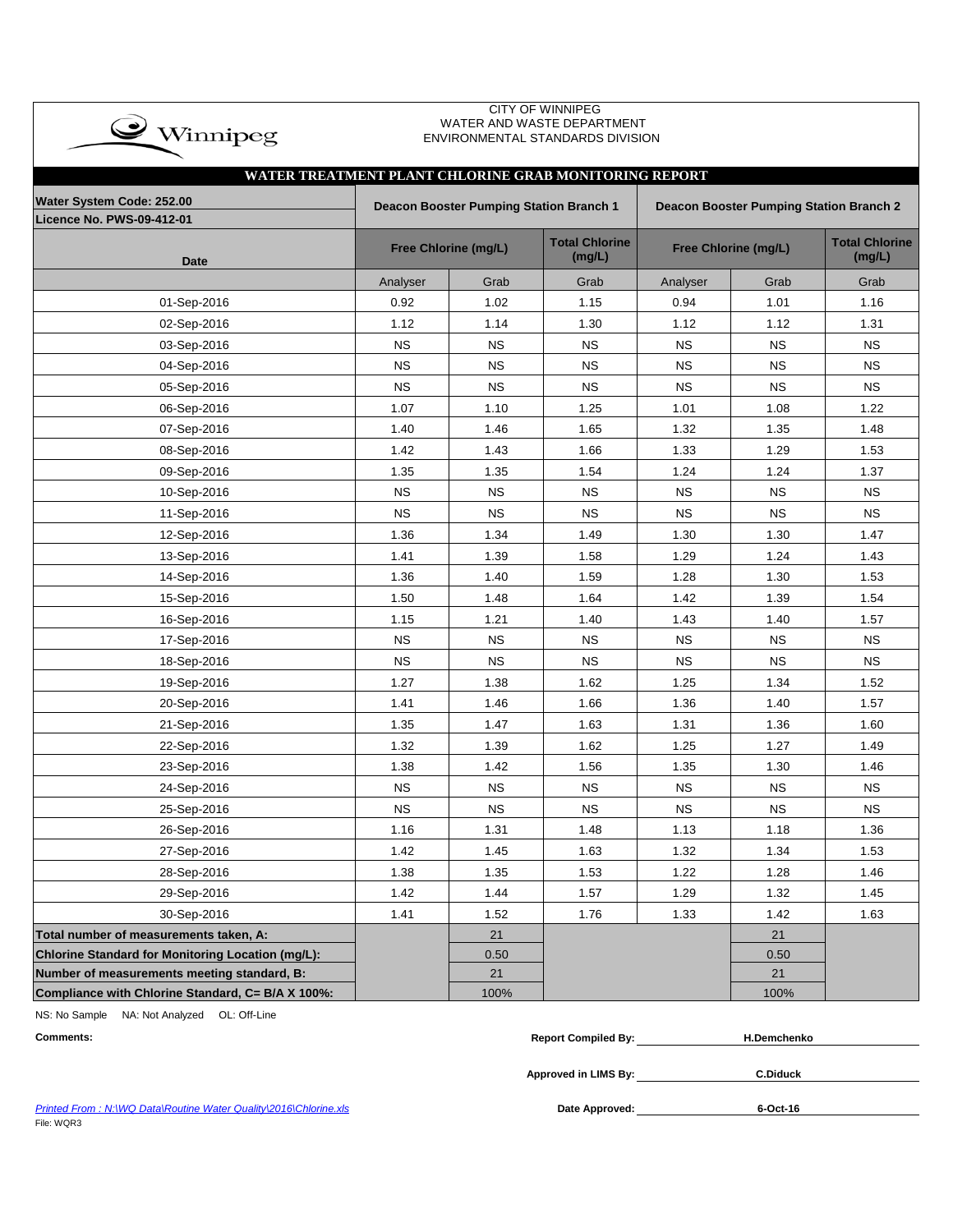

WATER AND WASTE DEPARTMENT LIcence Number: **PWS-09-412-01 CITY OF WINNIPEG** Water System Code: **252.00 CITY OF WINNIPEG**<br>WATER AND WASTE DEPARTMENT<br>WATER SERVICES WATER SERVICES

WATER TREATMENT PLANT UV REPORT

WATER TREATMENT PLANT UV REPORT

Report Period: September 2016

 $\mathsf{l}$ 

Saturday, October 01, 2016 Report Period: **September 2016** Report Created: **Saturday, October 01, 2016** Report Created:

|                   | Transmittance |           | UVR-D100A        |         |         |                    | <b>UVR-D200A</b>  |        |               | UVR-D300A    |         |         |           | UVR-D400A        |       |       |                                | <b>UVR-D500A</b>  |                    |           |       | UVR-D600A         |                |           | Total             |                        |                        | % Volume   |  |
|-------------------|---------------|-----------|------------------|---------|---------|--------------------|-------------------|--------|---------------|--------------|---------|---------|-----------|------------------|-------|-------|--------------------------------|-------------------|--------------------|-----------|-------|-------------------|----------------|-----------|-------------------|------------------------|------------------------|------------|--|
| Date              | ℅             |           | Water Volume IML |         |         |                    | Water Volume [ML] |        |               | Water Volume | [NI]    |         |           | Water Volume IML |       |       |                                | Water Volume [ML] |                    |           |       | Water Volume [ML] |                |           | Water Volume [ML] |                        |                        | Treated To |  |
|                   |               | Untreated | Below            | Ľ       | Total   | Below<br>Untreated | ۴                 | Total  | Untreated     | Below        |         | Total   | Untreated | Below            | ۲°    | Total | <b><i><u>Untreated</u></i></b> | Below             | Total              | Untreated | Below | ۲°                | Total          | Untreated | Below             |                        | Total                  | Dose       |  |
| 01/09/2016        | 93.60         | 0.00      | 0.00             | 0.00    | 0.00    | 0.00               | 0.00              | 79.13  | 0.00<br>79.13 | 0.00         | 0.00    | 0.00    | 0.00      | 0.00             | 43.34 | 43.34 | 0.00                           | 0.00              | 0.00               | 0.00      | 0.00  | 0.00              | 72.73<br>72.73 | 0.00      | 0.00              | ୟ<br>$-35$             | 195.20                 | 100.00     |  |
| 02/09/2016        | 93.61         | 0.00      | 0.00             | 0.00    | 0.00    | 0.00               | 0.00              | 77.00  | 0.00<br>77.00 | 0.00         | 15.23   | 15.23   | 0.00      | 0.00             | 27.66 | 27.66 | 0.00                           | 0.00              | 0.00               | 0.00      | 0.00  | 0.00              | 70.23<br>70.23 | 0.00      | 0.00              | 190.12                 | 190.12                 | 100.00     |  |
| 03/09/2016        | 93.60         | 0.00      | 0.00             | 0.00    | 0.00    | 0.00               | 0.00              | 76.48  | 0.00<br>76.48 | 0.00         | 43.15   | 43.15   | 0.00      | 0.00             | 0.00  | 0.00  | 0.00                           | 0.00              | 0.00               | 0.00      | 0.00  | 0.00              | 71.36<br>71.36 | 0.00      | 0.00              | 190.99                 | 190.99                 | 100.00     |  |
| 04/09/2016        | 93.69         | 0.00      | 0.00             | 0.00    | 0.00    | 0.00               | 0.00              | 76.26  | 0.00<br>76.26 | 0.00         | 42.92   | 42.92   | 0.00      | 0.00             | 0.00  | 0.00  | 0.00                           | 0.00              | 0.00               | 0.00      | 0.00  | 0.00              | 71.83<br>71.83 | 0.00      | 0.00              | 191.01                 | $\overline{0}$<br>191. | 100.00     |  |
| 05/09/2016        | 93.70         | 0.00      | 0.00             | 0.00    | 0.00    | 0.00               | 0.00              | 76.11  | 0.00<br>76.11 | 0.00         | 42.68   | 42.68   | 0.00      | 0.00             | 0.00  | 0.00  | 0.00                           | 0.00              | 0.00               | 0.00      | 0.00  | 0.00              | 72.20<br>72.20 | 0.00      | 0.00              | 190.99                 | 190.99                 | 100.00     |  |
| 06/09/2016        | 93.65         | 0.00      | 0.06             | 27.66   | 27.72   | 0.00               | 0.00              | 47.57  | 0.00<br>47.57 | 0.00         | 44.21   | 44.21   | 0.00      | 0.00             | 0.00  | 0.00  | 0.00                           | 0.00              | 0.00               | 0.00      | 0.00  | 0.00              | 74.40<br>74.40 | 0.00      | 0.06              | $\mathfrak{B}$<br>193. | 193.89                 | 99.97      |  |
| 07/09/2016        | 93.66         | 0.00      | 0.00             | 72.77   | 72.77   | 0.00               | 0.00              | 0.00   | 0.00<br>0.00  | 0.00         | 45.94   | 45.94   | 0.00      | 0.00             | 0.00  | 0.00  | 0.00                           | 0.00              | 0.00               | 0.00      | 0.00  | 0.00              | 76.32<br>76.32 | 0.00      | 0.00              | 195.03                 | 195.03                 | 100.00     |  |
| 08/09/2016        | 93.97         | 0.00      | 0.00             | 72.66   | 72.66   | 0.00               | 0.00              | 0.00   | 0.00<br>0.00  | 0.00         | 46.01   | 46.01   | 0.00      | 0.00             | 0.00  | 0.00  | 0.00                           | 0.00              | 0.00               | 0.00      | 0.00  | 0.00              | 76.35<br>76.35 | 0.00      | 0.00              | 195.03                 | 195.03                 | 100.00     |  |
| 09/09/2016        | 94.12         | 0.00      | 0.00             | 72.59   | 72.59   | 0.00               | 0.00              | 0.00   | 0.00<br>0.00  | 0.00         | 46.02   | 46.02   | 0.00      | 0.00             | 0.00  | 0.00  | 0.00                           | 0.00              | 0.00               | 0.00      | 0.00  | 0.00              | 76.38<br>76.38 | 0.00      | 0.00              | 194.98                 | 194.98                 | 100.00     |  |
| 10/09/2016        | 94.17         | 0.00      | 0.00             | 72.70   | 72.70   | 0.00               | 0.00              | 0.00   | 0.00<br>0.00  | 0.00         | 45.90   | 45.90   | 0.00      | 0.00             | 0.00  | 0.00  | 0.00                           | 0.00              | 0.00               | 0.00      | 0.00  | 0.00              | 76.39<br>76.39 | 0.00      | 0.00              | 194.99                 | 194.99                 | 100.00     |  |
| 11/09/2016        | 93.95         | 0.00      | 0.00             | 64.88   | 64.88   | 0.00               | 0.00              | 0.00   | 0.00<br>0.00  | 0.00         | 40.90   | 40.90   | 0.00      | 0.00             | 0.00  | 0.00  | 0.00                           | 0.00              | 0.00               | 0.00      | 0.00  | 0.00              | 66.33<br>56.33 | 0.00      | 0.00              | 172.11                 | 172.11                 | 100.00     |  |
| 12/09/2016        | 93.29         | 0.00      | 0.00             | 72.46   | 72.46   | 0.00               | 0.00              | 0.00   | 0.00<br>0.00  | 0.03         | 46.55   | 46.58   | 0.00      | 0.00             | 0.00  | 0.00  | 0.00                           | 0.00              | 0.00               | 0.00      | 0.00  | 0.00              | 75.96<br>75.96 | 0.00      | 0.03              | 194.96                 | 195.00                 | 99.98      |  |
| 13/09/2016        | 94.14         | 0.00      | 0.00             | 72.53   | 72.53   | 0.00               | 0.00              | 0.00   | 0.00<br>0.00  | 0.00         | 46.62   | 46.62   | 0.00      | 0.00             | 0.00  | 0.00  | 0.00                           | 0.00              | 29.89              | 29.89     | 0.00  | 0.00              | 45.97<br>45.97 | 0.00      | 0.00              | 195.00                 | 195.00                 | 100.00     |  |
| 14/09/2016        | 93.94         | 0.00      | 0.00             | 72.67   | 72.67   | 0.00               | 0.00              | 0.00   | 0.00<br>0.00  | 0.00         | 46.59   | 46.59   | 0.00      | 0.00             | 0.00  | 0.00  | 0.00                           | 0.00              | 75.74              | 75.74     | 0.00  | 0.00              | 0.00<br>0.00   | 0.00      | 0.00              | 195.01                 | 195.01                 | 100.00     |  |
| 15/09/2016        | 93.34         | 0.00      | 0.00             | 70.45   | 70.45   | 0.00               | 0.00              | 10.86  | 0.00<br>10.86 | 0.00         | 51.58   | 51.58   | 0.00      | 0.00             | 0.00  | 0.00  | 0.20                           | 0.20              | 61.05              | 61.45     | 0.00  | 0.00              | 0.00<br>0.00   | 0.20      | 0.20              | 193.95                 | 194.35                 | 99.79      |  |
| 16/09/2016        | 93.97         | 0.00      | 0.00             | 55.86   | 55.86   | 0.00               | 0.00              | 40.40  | 0.00<br>40.40 | 0.00         | 69.85   | 69.85   | 0.00      | 0.00             | 0.00  | 0.00  | 0.00                           | 0.00              | 28.90              | 28.90     | 0.00  | 0.00              | 0.00<br>0.00   | 0.00      | 0.00              | 195.00                 | 195.00                 | 100.00     |  |
| 17/09/2016        | 93.91         | 0.00      | 0.00             | 58.88   | 58.88   | 0.00               | 0.00              | 0.00   | 0.00<br>0.00  | 0.00         | 68.43   | 68.43   | 0.00      | 0.00             | 0.00  | 0.00  | 0.00                           | 0.00              | 67.67              | 67.67     | 0.00  | 0.00              | 0.00<br>0.00   | 0.00      | 0.00              | 194.98                 | 194.98                 | 100.00     |  |
| 18/09/2016        | 94.00         | 0.00      | 0.00             | 58.98   | 58.98   | 0.00               | 0.00              | 0.00   | 0.00<br>0.00  | 0.00         | 68.37   | 68.37   | 0.00      | 0.00             | 0.00  | 0.00  | 0.00                           | 0.00              | 67.06              | 67.06     | 0.00  | 0.00              | 0.00<br>0.00   | 0.00      | 0.00              | 194.41                 | 194.41                 | 100.00     |  |
| 19/09/2016        | 93.21         | 0.00      | 0.00             | 57.97   | 57.97   | 0.00               | 0.00              | 0.00   | 0.00<br>0.00  | 0.00         | 67.37   | 67.37   | 0.00      | 0.00             | 0.00  | 0.00  | 0.00                           | 0.00              | 66.65              | 66.65     | 0.00  | 0.00              | 0.00<br>0.00   | 0.00      | 0.00              | 192.00                 | 192.00                 | 100.00     |  |
| 20/09/2016        | 93.47         | 0.00      | 0.00             | 59.24   | 59.24   | 0.00               | 0.00              | 0.00   | 0.00<br>0.00  | 0.00         | 68.74   | 68.74   | 0.00      | 0.00             | 0.00  | 0.00  | 0.00                           | 0.00              | 67.68              | 67.68     | 0.00  | 0.00              | 0.00<br>0.00   | 0.00      | 0.00              | 195.66                 | 195.66                 | 100.00     |  |
| 21/09/2016        | 93.55         | 0.00      | 0.00             | 71.79   | 71.79   | 0.00               | 0.00              | 0.00   | 0.00<br>0.00  | 0.00         | 59.95   | 59.95   | 0.00      | 0.00             | 0.00  | 0.00  | 0.00                           | 0.00              | 68.13              | 68.13     | 0.00  | 0.00              | 0.00<br>0.00   | 0.00      | 0.00              | 199.86                 | 199.86                 | 100.00     |  |
| 22/09/2016        | 94.22         | 0.00      | 0.00             | 79.21   | 79.21   | 0.00               | 0.00              | 0.00   | 0.00<br>0.00  | 0.00         | 53.13   | 53.13   | 0.00      | 0.00             | 0.00  | 0.00  | 0.00                           | 0.00              | 67.68              | 67.68     | 0.00  | 0.00              | 0.00<br>0.00   | 0.00      | 0.00              | 200.02                 | 200.02                 | 100.00     |  |
| 23/09/2016        | 94.37         | 0.00      | 0.00             | 69.59   | 69.59   | 0.00               | 0.00              | 0.00   | 0.00<br>0.00  | 0.00         | 62.21   | 62.21   | 0.00      | 0.00             | 0.00  | 0.00  | 0.00                           | 0.00              | 68.24              | 68.24     | 0.00  | 0.00              | 0.00<br>0.00   | 0.00      | 0.00              | 200.03                 | 200.03                 | 100.00     |  |
| 24/09/2016        | 94.32         | 0.00      | 0.00             | 60.57   | 60.57   | 0.00               | 0.00              | 0.00   | 0.00<br>0.00  | 0.00         | 70.49   | 70.49   | 0.00      | 0.00             | 0.00  | 0.00  | 0.00                           | 0.00              | 68.90              | 68.90     | 0.00  | 0.00              | 0.00<br>0.00   | 0.00      | 0.00              | 199.96                 | 199.96                 | 100.00     |  |
| 25/09/2016        | 94.23         | 0.00      | 0.00             | 57.51   | 57.51   | 0.00               | 0.00              | 0.00   | 0.00<br>0.00  | 0.00         | 66.63   | 66.63   | 0.00      | 0.00             | 0.00  | 0.00  | 0.00                           | 0.00              | 65.45              | 65.45     | 0.00  | 0.00              | 0.00<br>0.00   | 0.00      | 0.00              | 189.58                 | 189.58                 | 100.00     |  |
| 26/09/2016        | 93.87         | 0.00      | 0.00             | 57.70   | 57.70   | 0.00               | 0.00              | 0.00   | 0.00<br>0.00  | 0.00         | 66.50   | 66.50   | 0.00      | 0.00             | 0.00  | 0.00  | 0.00                           | 0.00              | 64.78              | 64.78     | 0.00  | 0.00              | 0.00<br>0.00   | 0.00      | 0.00              | 188.99                 | 188.99                 | 100.00     |  |
| 27/09/2016        | 93.66         | 0.00      | 0.00             | 58.01   | 58.01   | 0.00               | 0.00              | 0.00   | 0.00<br>0.00  | 0.00         | 66.48   | 66.48   | 0.00      | 0.00             | 0.00  | 0.00  | 0.00                           | 0.00              | 64.52              | 64.52     | 0.00  | 0.00              | 0.00<br>0.00   | 0.00      | 0.00              | 189.01                 | 189.01                 | 100.00     |  |
| 28/09/2016        | 93.73         | 0.00      | 0.00             | 58.28   | 58.28   | 0.00               | 0.00              | 0.00   | 0.00<br>0.00  | 0.00         | 66.95   | 66.95   | 0.00      | 0.00             | 0.00  | 0.00  | 0.00                           | 0.00              | 64.96              | 64.96     | 0.00  | 0.00              | 0.00<br>0.00   | 0.00      | 0.00              | 190.19                 | 190.19                 | 100.00     |  |
| 29/09/2016        | 93.60         | 0.00      | 0.00             | 58.34   | 58.34   | 0.00               | 0.00              | 0.00   | 0.00<br>0.00  | 0.00         | 67.35   | 67.35   | 0.00      | 0.00             | 0.00  | 0.00  | 0.00                           | 0.00              | 65.78              | 65.78     | 0.00  | 0.00              | 0.00<br>0.00   | 0.00      | 0.00              | 191.46                 | 191.46                 | 100.00     |  |
| 30/09/2016        | 93.88         | 0.00      | 0.00             | 58.12   | 58.12   | 0.00               | 0.00              | 0.00   | 0.00<br>0.00  | 0.00         | 66.75   | 66.75   | 0.00      | 0.00             | 0.00  | 0.00  | 0.00                           | 0.00              | 64.96              | 64.96     | 0.00  | 0.00              | 0.00<br>0.00   | 0.00      | 0.00              | 189.83                 | 189.83                 | 100.00     |  |
|                   | Total [ML]:   | 0.00      | 0.06             | 1591.39 | 1591.45 | 0.00               | 483.79<br>0.00    | 483.79 | 0.00          | 0.03         | 1593.49 | 1593.52 | 0.00      | 0.00             | 71.01 | 71.01 | 0.20                           | 0.20              | 1128.45<br>1128.05 |           | 0.00  | 926.46<br>0.00    | 926.46         | 0.20      | 0.29              | 5794.19                | 5794.68                |            |  |
| Water Volume [%]  |               |           |                  |         |         |                    |                   |        |               |              |         |         |           |                  |       |       |                                |                   |                    |           |       |                   |                |           |                   |                        |                        |            |  |
| Untreated:        |               | $0.00\%$  |                  |         |         |                    |                   |        |               |              |         |         |           |                  |       |       |                                |                   |                    |           |       |                   |                |           |                   |                        |                        |            |  |
| <b>Below Dose</b> |               | 0.01%     |                  |         |         |                    |                   |        |               |              |         |         |           |                  |       |       |                                |                   |                    |           |       |                   |                |           |                   |                        |                        |            |  |
| To Dose           |               | 99.99 %   |                  |         |         |                    |                   |        |               |              |         |         |           |                  |       |       |                                |                   |                    |           |       |                   |                |           |                   |                        |                        |            |  |

Submitted By (Print): D. Merredew

**Submitted By (Print): \_D. Merredew\_\_\_\_\_\_\_\_\_\_\_\_\_\_\_\_\_\_\_\_ Signature: \_Original Signed by D. Merredew\_\_\_\_\_\_\_\_\_\_\_\_\_\_\_\_\_\_\_\_\_\_\_\_\_\_\_\_\_** Signature: Original Signed by D. Merredew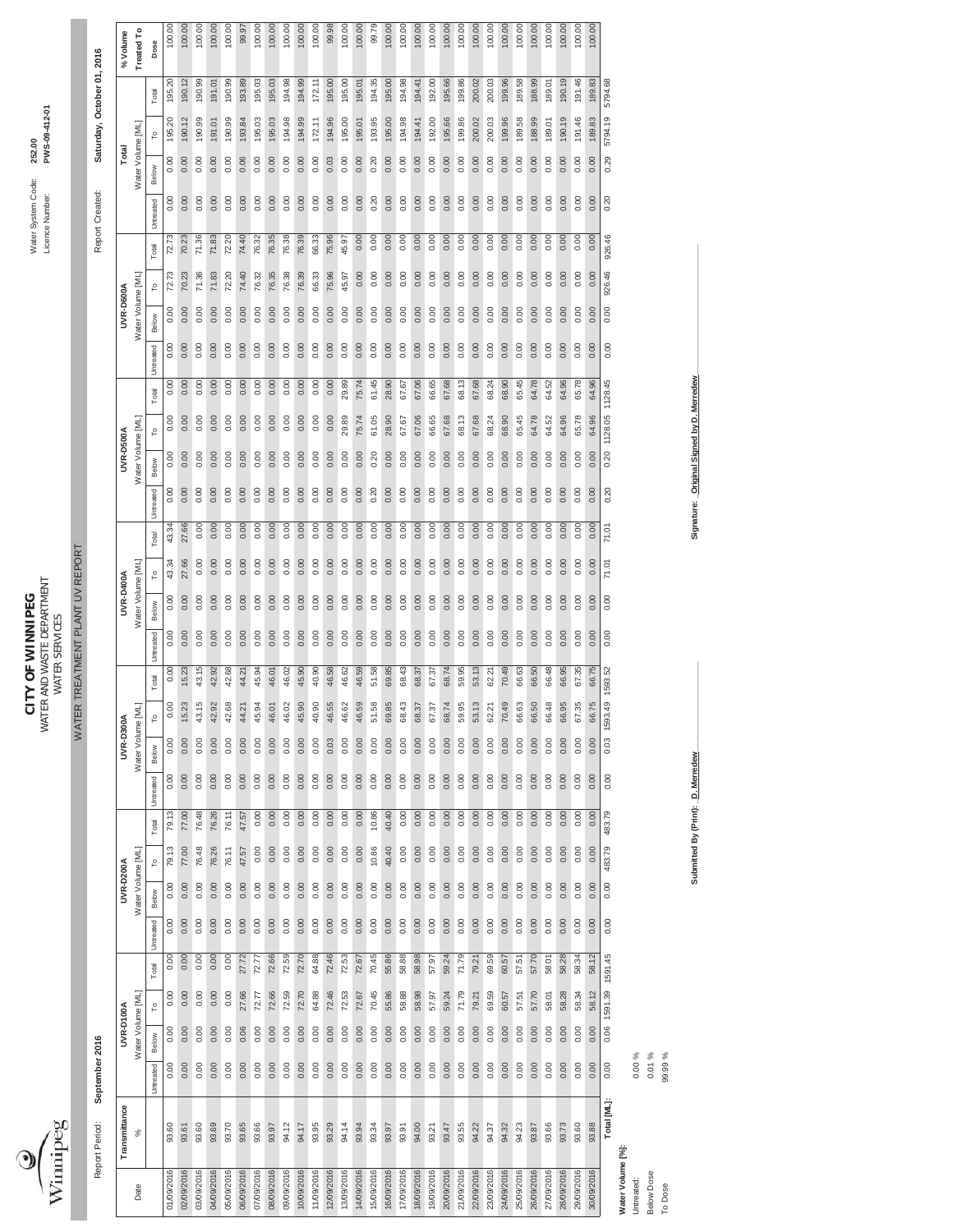

Water and Waste Department • Service des eaux et des déchets

Wednesday, October 5, 2016 **Our Incident/Report No: 03-2016**  LIMS Reference No: **47529**

Ms. Melanie Betsill Incident Date: **September 28, 2016**  Drinking Water Officer Manitoba Sustainable Development, Office of Drinking Water 1007 Century Street Winnipeg MB R3H 0W4

# **RE: CORRECTIVE ACTION REPORT**

| <b>WATER SYSTEM, CODE</b><br><b>LOCATION OF NON-COMPLIANT INCIDENT</b><br><b>INCIDENT REPORTED BY</b><br><b>TYPE OF NON-COMPLIANT INCIDENT</b> | Winnipeg Public Water System, 252.00<br><b>Winnipeg 3-Dist NE05</b><br>Courtney Diduck, Analytical Services Branch Head<br>Low positive Total Coliform (<10 per100mL), 3 MR 41/2007                                                 |
|------------------------------------------------------------------------------------------------------------------------------------------------|-------------------------------------------------------------------------------------------------------------------------------------------------------------------------------------------------------------------------------------|
| <b>DESCRIPTION OF CORRECTIVE ACTIONS</b>                                                                                                       | <b>Environmental Standards:</b><br>AS SOON AS POSSIBLE: Re-sampled original location until two<br>consecutive negative results were reported. Also tested for<br>turbidity, free/total chlorine, temperature and contacted the ODW. |
| <b>TEST RESULTS</b>                                                                                                                            | See Attached                                                                                                                                                                                                                        |

NOTES/COMMENTS:

1. UP/DOWN STREAM testing performed when EC is >0 /100mL, TC is >10 /100mL or when resample/consecutive sample is positive for EC or TC or as directed by the Manager of Environmental Standards Division and/or the Office of Drinking Water

### **EMERGENCY REPORTING IS REQUIRED WHERE A POTENTIAL HEALTH RISK IS INVOLVED. FOLLOW THE INSTRUCTIONS OF YOUR DRINKING WATER OFFICER ON SITUATIONS REQUIRING IMMEDIATE REPORTING**

N:\Environmental Standards\Analytical Services\Government Agencies\Office of Drinking Water\Corrective Action Reports